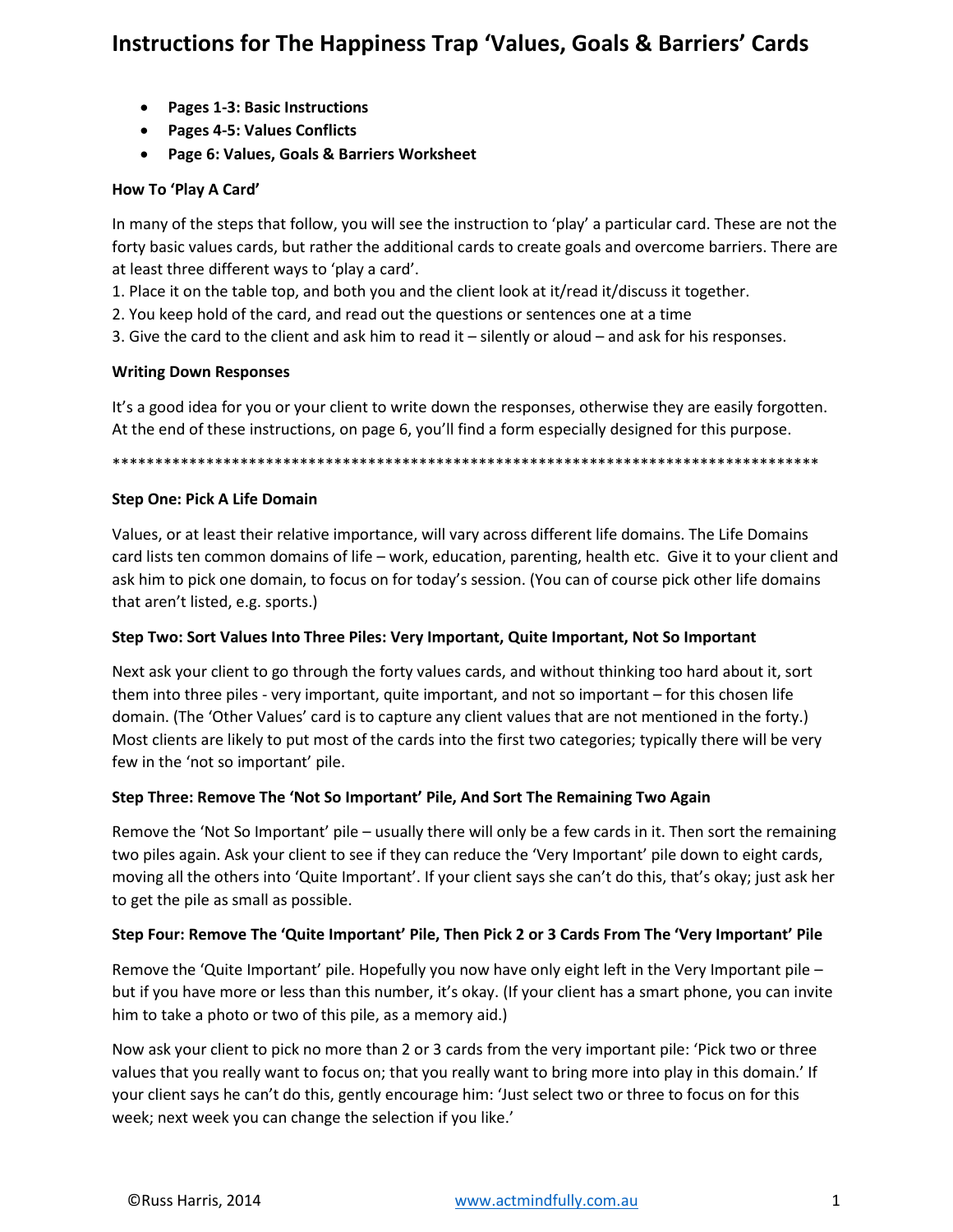# **Step Five: Living Your Values & Encouraging Values**

At this point, it's often useful to pull out the Living Your Values card and explore some or all of those questions. This step elaborates values into patterns of action.

With some clients, it may also be useful to pull out the Encouraging Values card and explore those questions too. This is especially the case if your client says things like, 'I want my kids to have these values.'

## **Step Six: Goal Setting**

Hand your client the Goals card. This invites her to think about short, medium and long term goals. Depending on the client, and the session, you may just set one short term goal, or you may set several goals, including medium and long term. Write these down as you set them. As a general rule, for new clients, early in therapy, you are best just to set one very quick, simple, easy short-term goal. However for high-functioning clients, especially in a coaching setting, you may set quite a range of goals. Certainly, as therapy progresses, you do want to start setting medium and long term goals.

# **Step Seven: On A Scale of 0-10, How Likely Are You To Do This?**

Ask your client: 'On a scale of zero to ten, where ten means "I will definitely do this, no matter what" and zero means "There's no way I'm ever going to do this" and 5 means "It's fifty-fifty whether I will do this or not", how likely is it that you will actually do this?'

If your client scores 7 or above, that's ideal. If your client scores under 7, that doesn't bode well for success, so ask her to come up with a smaller, simpler, easier goal. Keep scaling the goal down, making it ever smaller and easier, until she can score at least a 7.

### **Step 8: Identify Values-Twists**

Explain to your client: 'Often our mind twists our values into unhelpful stories. Before we go any further, can we just make sure this isn't happening for you.' Then play the Twisting Values card and ask, 'Is your mind twisting your values in any of these ways?'

If he says no, reply 'Great. Keep a look out for them, though. They are likely to pop up.'

If he says yes, reply, 'That's normal. So see if you can unhook yourself from that story, and come back to the actual values. There is no right/wrong/good/bad/should/shouldn't in your values. Values are simply words that describe your heart's deepest desires for how you want to behave as a human being. You don't "have to" act on these values. Acting on them won't make you a 'good person', and neglecting them won't make you a 'bad person'. The question is simply, deep in your heart, do you want to behave in this way?'

Note: If preferred, you can play this card a step earlier, just before goal-setting, or a step later, after action-planning.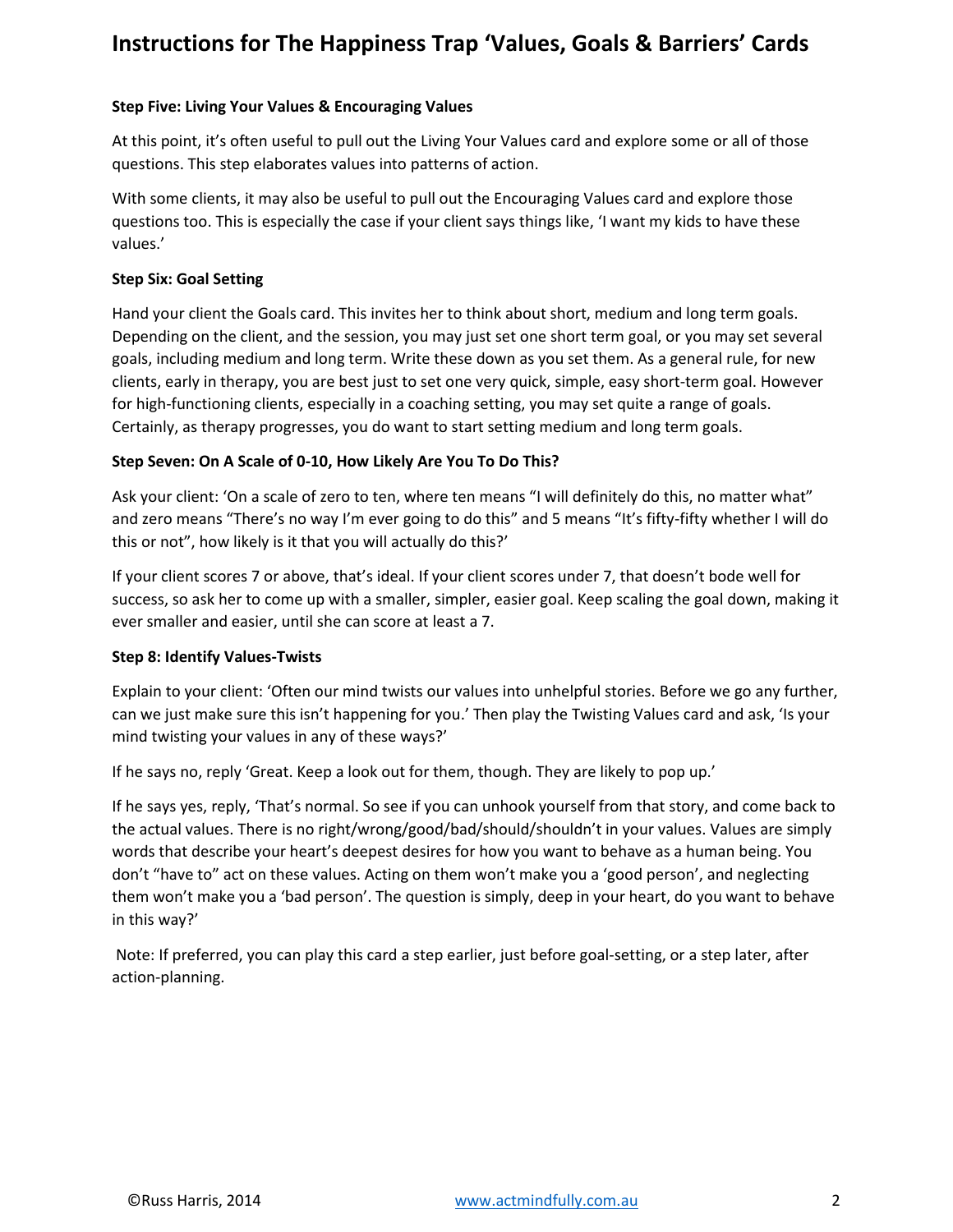# **Step 9: Action Planning**

Now that you have checked this is a values-congruent goal, and the client believes it's fairly realistic (at least 7 out of 10), play the Action Planning card. Talk through the actual steps required to achieve the goal in question.

### **Step 10: Skills**

Play the Skills card, and identify existing skills that can help with the actions above.

In some sessions, you may also use this card to identify skills that need to be developed in order to progress to more challenging goals.

### **Step 11: Obstacles**

Now play the Obstacles card, to anticipate any potential obstacles that may get in the way of the action plan. For each obstacle identified, create another action plan to deal with it.

# **Step 12: Unhelpful Stories**

Now explain, 'The mind is like a reason-giving machine. As soon as we even think about stepping out of our comfort zone, it starts cranking out all sorts of reasons why we can't do it, shouldn't do it, or shouldn't even have to do it.' Then play the Unhelpful Stories card and ask her to identify:

- a) any of these stories her mind is telling her right now,
- b) any of these stories that her mind might tell her later, and
- c) any other unhelpful stories not listed on the card.

If your client already has defusion skills, then ask her a) to use them right now to unhook from these stories and b) how might she use them in future when these stories recur

If your client does NOT have defusion skills, ask if you can now spend some time learning these skills, so she can unhook herself from these unhelpful stories, in order to live her values

### **Step 13: Expansion**

'Expansion' is a term I use in *The Happiness Trap* in place of 'acceptance'. Play the Expansion card to explore what private experiences – i.e. thoughts, images, feelings, emotions, sensations, urges, cravings, or memories - the client will need to open up and make room for, in order to follow the action plan.

If your client already has acceptance skills, then ask him a) to use them right now to make room for these private experiences and b) how he might use them in future to make room for private experiences that show up as he implements his action plan

If your client does NOT have acceptance skills, ask if you can now spend some time learning these skills, so he can make room for these thoughts and feelings, in order to live by his values

# **Step 14: Once Again, On A Scale of 0-10, How Likely Are You To Do This?**

Repeat step 7. Ask the same scaling question, and if your client still scores 7 or above, great! But if he now scores under 7, go back and come up with a smaller, simpler, easier goal. Keep scaling the goal down, making it ever smaller and easier, until he can score at least a 7.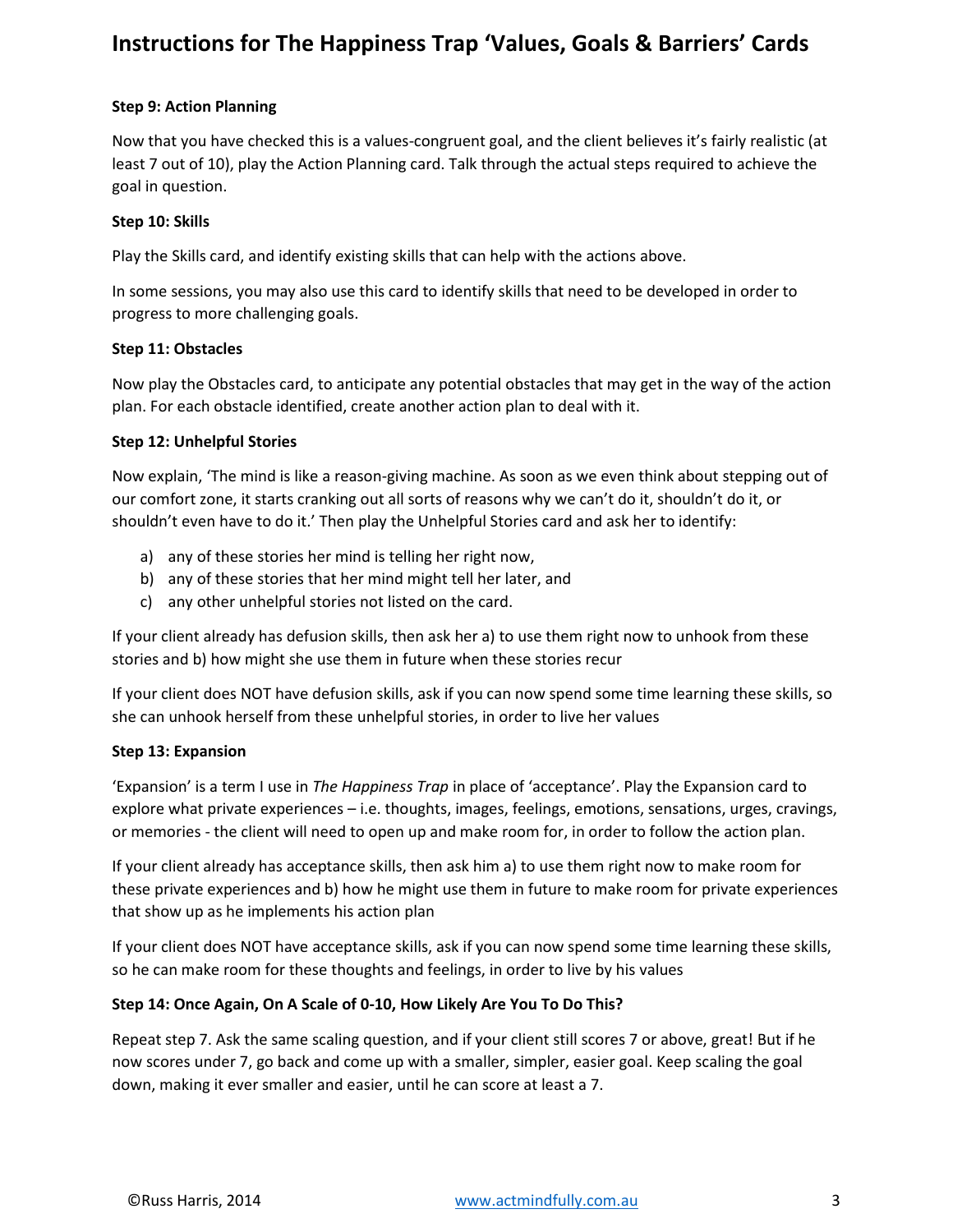# **How To Use The Values Conflicts Card**

Most supposed 'values conflicts' are not truly a conflict of values, but rather an issue of time management. The 'values conflicts' card quickly reveals this. For example, suppose your client says, 'I have a conflict between family life and career.' What he's identified here are not conflicting values, but two different domains of life that compete for his time and energy.

So you would play the 'Values Conflicts' card and say something like, 'Well you've identified two important domains of life - work and family – and we can't effectively look at them both simultaneously, so let's pick one to look at first.' (You'll see this is the first instruction on the Values Conflicts card; note that it specifies: *Only pick one domain at a time*.)

Suppose the client chooses Work. You then move to the second instruction: *which two values seem to be in conflict?* If the client says something like, 'I really want to be productive at work and accomplish a lot, but I also want to be available for my kids.' You then reply, 'Okay, I get you want to be available for your kids. However, that's a different life domain; that's family, not work. I promise we'll look at family next. Right now, we're looking at work. While you're actually at work, are there any work values that conflict with each other?'

If your client now says, 'Well, no not really' then you reply, 'Okay, so we're not really talking about a values-conflict here. We're talking about a time management issue; how many hours do you spend at work, and how many hours do you spend with family. Presumably, your values in the work situation are not going to change whether you spend one hour per week at work or fifty hours at work. And your values towards your family are not going to change whether you spend one hour per week with your family or fifty hours per week with your family. So how about we try to figure out how you are going to divide your time up between these domains?' The rest of the Values Conflict card is now no longer relevant, as it's not a values conflict

Sometimes however, there is a genuine values conflict. Most commonly this is in a relationship domain. Suppose your client identifies, 'Intimate Partner' as the domain in question. The next instruction is identify two values – *and never more than two at a time* – that seem to conflict.

Suppose your client says, 'Well I think it's a conflict between these two – Fitness and Supportiveness. I definitely want more freedom for myself. I want more time to ride my bike and play footy and go to the gym, but Sue doesn't like any of those things. But I also want to be supportive to Sue.'

Then you move to parts 1) and 2) the next question on the card: *What are small, simple, easy things you can do within this life domain, to: 1) live value A 2) live value B*

In the example above, the client might choose, after some discussion, 'Well for fitness, I can go for a bike ride by myself on Saturday morning. And for supportiveness, I can go to a movie of Sue's choice on Saturday night, or a restaurant she really likes.'

Then you would move on to part 3) of the question: *What are small, simple, easy things you can do within this life domain, to: 3) live both values, A and B, at once*

Hopefully the client can come up with something, but if not, you can make suggestions. E.g. in the scenario above, you might say, 'Are there any ways you can be supportive to Sue, while also doing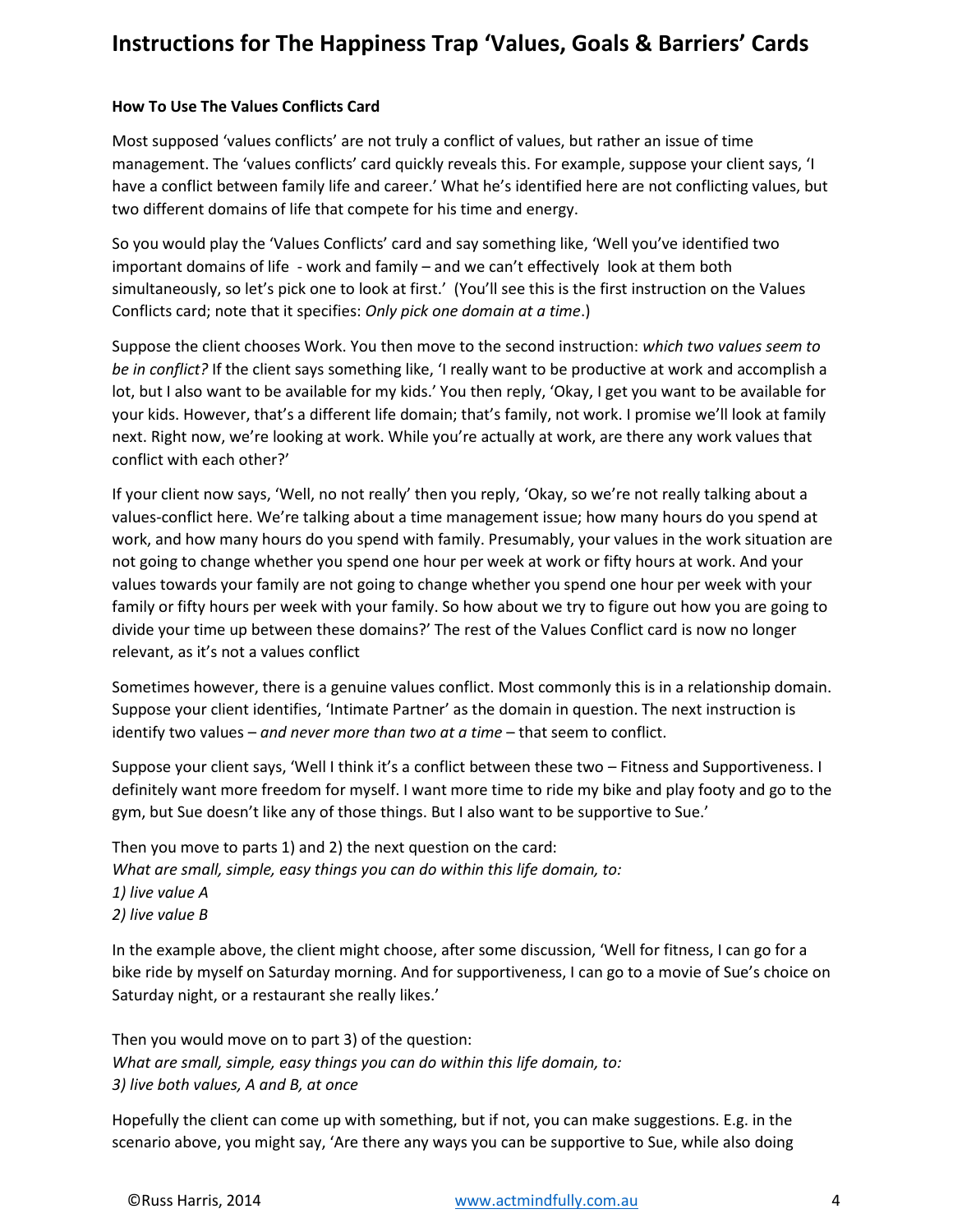something for fitness? Maybe go for a walk before the movie, or dinner; or afterwards? Or maybe help her to cook a healthy meal that you'd both enjoy?'

Finally, the last question explores the issue in more depth: *Are there more challenging things you can do to live value A, value B, or both?*

## **WHAT IF THERE'S NO WAY TO ACT ON BOTH VALUES SIMULTANEOUSLY?**

There may not always be a way to act on both values simultaneously. If not, it's about choosing when and where and how to act on value A, and when and where and how to act on value B, and accepting that is the way reality is right now. However, you can still link these values together using the one card that 'overarches' or 'encapsulate' all other values: the **Caring & Self Care** values card.

The description on the **Caring & Self Care** card reads: *To take care of, or act caringly toward myself, others, the environment and all living things.* (Note: You will need to explain that 'environment' means anything and everything you come into contact with outside your own body.) You can pull this card out and play it on top of the other two conflicting-values, and have the client see that whatever values they have chosen, they are ultimately about *caring for* or *caring about* someone or something.

Thus, in the example above, whatever actions are chosen in the service of A and B, they are always actions of caring. Once this is addressed, the issue then becomes once again one of time management: 'How much time in this relationship do I allocate to caring for myself, and how much time do I allocate to caring for my partner, and how much time do I allocate to caring for us both simultaneously?'